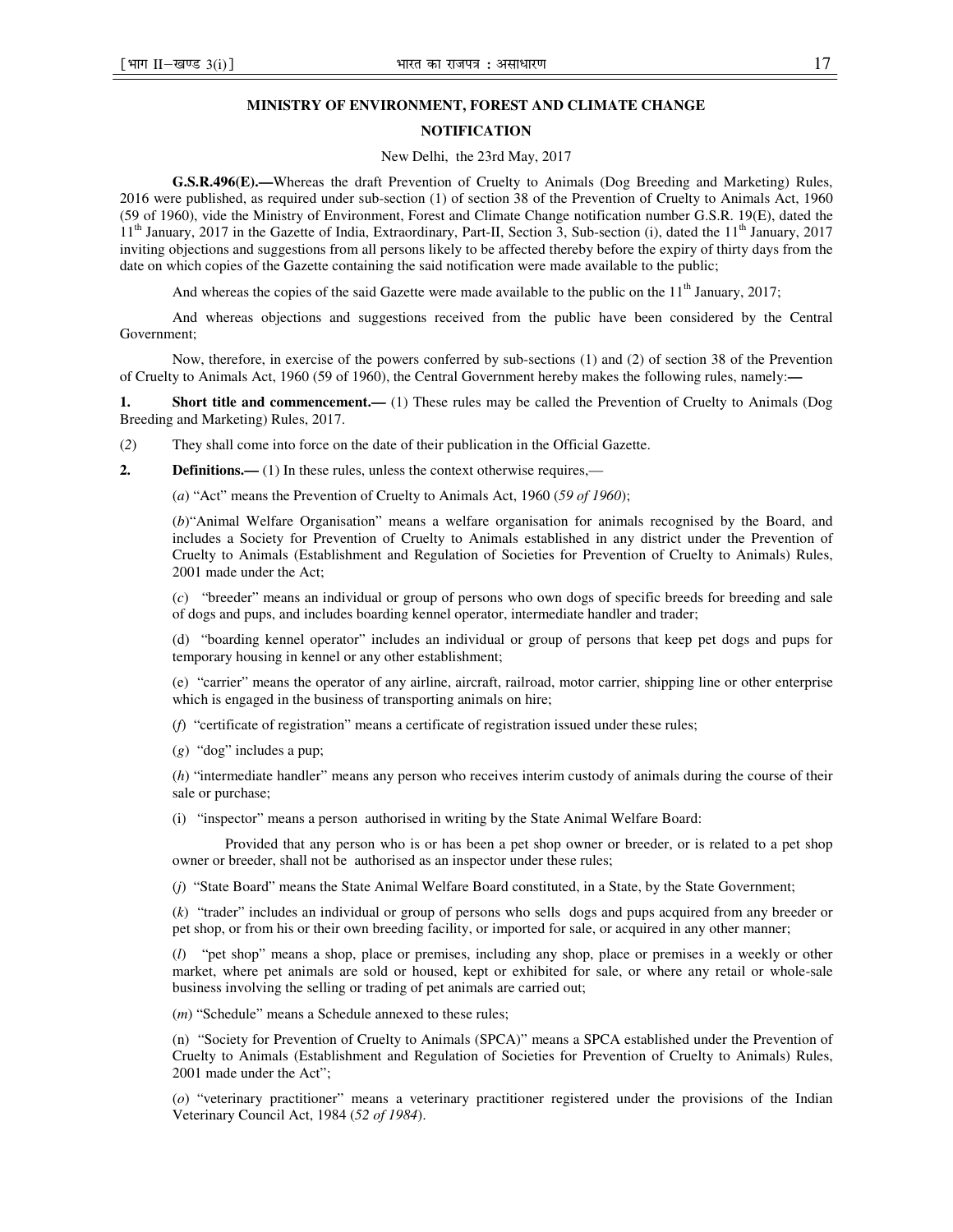(*2*) Words and expressions used in these rules and not defined, but defined in the Act, shall have the meanings respectively assigned to them in the Act.

**3.** Prohibition of breeding of dogs without registration.— (*1*) No breeder shall carry on or continue any breeding activity or own or house dogs for breeding and sale of dogs and pups, unless the breeder has obtained a certificate of registration in respect of the establishment being used or intended to be used by him for breeding or housing the dogs for breeding, from the State Board in accordance with these rules.

(*2*) Every breeder shall prominently display the certificate of registration in the establishment.

(*3*) Every breeder shall keep the establishment used by him for breeding or for housing the dogs to be bred or sold, open for inspection by a person authorised in writing by the State Board.

**4.** Registration of breeder and establishment.— (*1*) A person shall not be eligible for registration as breeder under these rules unless,—

(*a*) in the case of an individual, he has attained the age of majority and is of sound mind and is not disqualified from contracting under any law for the time being in force; and

(*b*) in any other case, the person is a corporation, company or other association of persons duly registered in accordance with any law for the time being in force.

(*2*) An application for registration of breeder in respect of an establishment used or intended to be used by him for breeding or housing the dogs for breeding, shall be made to the State Board in Form**-**I appended to the First Schedule providing all information required therein and accompanied with a non-refundable fee of five thousand rupees.

(*3*) A breeder shall be required to make separate applications for every establishment being used or intended to be used for breeding or housing dogs for breeding.

(*4*) The State Board shall, on receipt of an application for registration under sub-rule (*2*), cause the establishment of the breeder to be inspected by a team comprising of an authorised representative of the State Board and a veterinary practitioner.

(*5*) The team referred to in sub-rule (*4*) shall after making inspection submit, to the State Board, a report signed by all the members of the team.

(*6*) The State Board, after considering the report of the team submitted under sub-rule (*5*) and on being satisfied that the breeder and the establishment complies with the requirements specified under these rules, register the breeder in respect of that establishment and issue certificate of registration in Form-II appended to the First Schedule and the State Board shall, depending upon the available space, facilities and manpower in the establishment, fix the maximum holding capacity for each dog breeding establishment to avoid overcrowding.

(*7*) The State Board shall not register the breeder in respect of an establishment, if—

(*a*) the information submitted by the breeder has been found to be false or the applicant has made material and deliberate misstatements in the application or provided falsified or fabricated records to the State Board; or

(*b*) the breeder has, at any stage prior to submission of his application for registration, been convicted of any offence under the Act, or the Wildlife (Protection) Act, 1972 (*53 of 1972*) or for any offence relating to animals under any other law for the time being in force; or

(*c*) the breeder has refused to allow the inspection team free and unimpeded access to the establishment; or

(d) the breeder does not meet the requirements laid down under rule 6.

(*8*) Where the State Board does not register the breeder in respect of an establishment, the State Board shall inform the breeder in writing the reasons thereof within thirty days from the date of receipt of application by the State Board.

(*9*) A certificate of registration issued by the State Board shall be valid for a period of two years, and may be renewed upon an application being made to the State Board together with a fee of five thousand rupees.

(*10*) A certificate of registration issued under these rules shall be non-transferable.

(11) The establishments registered with the Committee, referred to in section 15 of the Act, for the Purpose of Control and Supervision of Experiments on Animals, and coming under the purview of the Breeding of and Experiments on Animals (Control and Supervision) Rules, 1998 for the purpose of experiments, breeding and trading of animals, shall be exempted from registration under these rules.

**5.** Renewal of registration.— (*1*) An application for renewal of registration shall be made, at least thirty days prior to the expiry of the registration, to the State Board in the Form-I appended to the First Schedule and the provisions of rule 4 shall *mutatis mutandi* apply.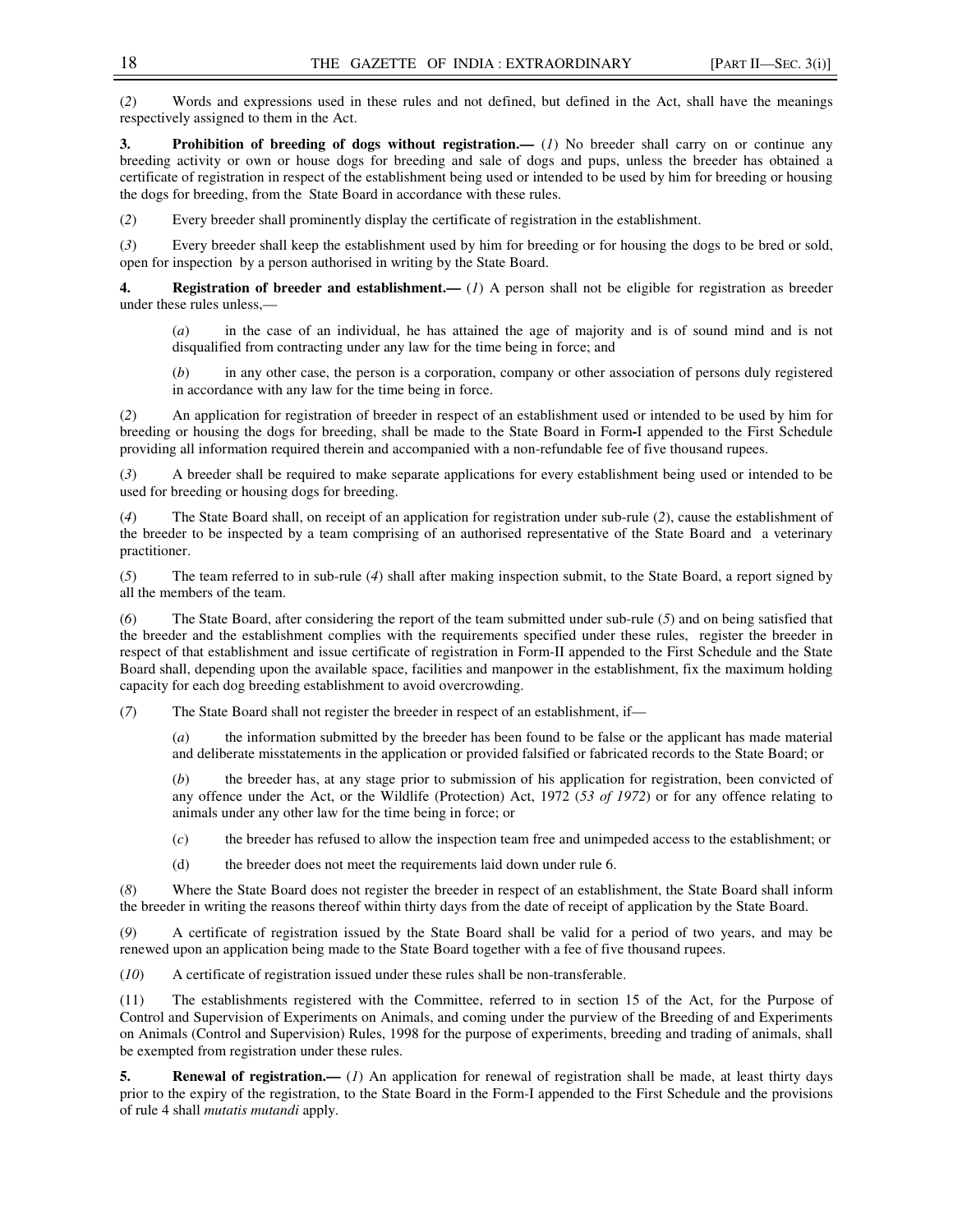(*2*) The State Board shall not renew the registration of a breeder in respect of an establishment, unless the State Board, after considering the report of the team, referred to in sub-rule (4) of rule 4, is satisfied that the breeder and the establishment complies with the standards and requirements specified in rule 6 and the Second Schedule.

**6. Requirements to be met by breeders and establishments used for breeding or housing dogs for breeding.—** Every breeder shall comply with the standards and requirements set out in the Second Schedule.

**7. Inspection of establishment.—** (*1*) The State Board may, either upon receipt of a complaint or for any other reason, inquire into or cause any establishment of a breeder to be inspected by an inspector.

(*2*) The inspector shall, on producing his authority, have power to—

(*a*) enter into the establishment at any reasonable time and access to all areas within the establishment and all animals, and records, to ascertain whether the requirements of these rules are being complied with;

(*b*) take pictures, record videos, and make copies of the records.

(*3*) An establishment of a breeder registered under these rules shall be inspected at least once each year.

(*4*) The inspector shall submit to the State Board a report in writing of the inspection.

(*5*) If the State Board, after considering the report referred to in sub-rule (*4*) is of the opinion that any requirements of these rules are contravened by the breeder, it may, after giving a copy of the report to the breeder and an opportunity to show cause, revoke the registration of the breeder in respect of that establishment and communicate to him the reasons thereof in writing.

**8.** Conditions for sale.— (1) Every breeder shall ensure that—

(*a*) pups less than eight weeks in age are not sold;

(*b*) dogs over six months in age are not sold without first being sterilised, unless they are being sold to another licensed breeder;

(*c*) dogs and pups are not sold for use in experiments, unless the purchaser is a breeder registered with the Committee for the Purpose of Control and Supervision of Experiments on Animals constituted under section 15 of theAct:

Provided that the sale of pups by the purchaser shall only be made to a facility registered with the Committee for the Purpose of Control and Supervision of Experiments on Animals;

- (*d*) only dogs in good health, that have been provided the medical inoculations, are sold;
- (*e*) each pup sold is micro-chipped and complete record of treatment and vaccination is maintained;
- (*f*) pups are not displayed in public places for the purpose of immediate sale; and

(*g*) receipt for sale is provided to each purchaser and copy thereof is retained with the micro-chip number of the pup sold and name, address and phone number of the purchaser.

(*2*) The breeder shall furnish to the purchaser in writing, details of feeding, dates of inoculations and de-worming of the pup and the name and address of the veterinary practitioner who was attending to it.

(*3*) Every breeder shall screen prospective purchasers to ascertain their potential to take proper care of the breed, especially if it is a large one, to attend to its grooming, socialising, spatial and veterinary needs, and to bear the expense for its upkeep and maintenance.

(*4*) No breeder shall sell a dog to a pet shop operating without a licence or for any other activity which is in contravention of any other law.

(*5*) The breeder shall keep track of all pups produced and sold and it shall be the responsibility of the breeder to obtain information regarding the progress and state of health of all dogs sold by him, at least once each year.

(*6*) Every breeder shall rehabilitate a pup not sold within a period of six months, through an Animal Welfare Organisation.

**9.** Records.— (*1*) Every breeder shall maintain records of all animals housed in the establishment, including dogs for breeding and dogs for sale and be kept at the establishment for inspection in Form-III appended to the First Schedule.

(*2*) Every breeder shall maintain records of individual dogs, both male and female, including the following information, namely:—

(*a*) breed;

(*b*) name and number (or litter number);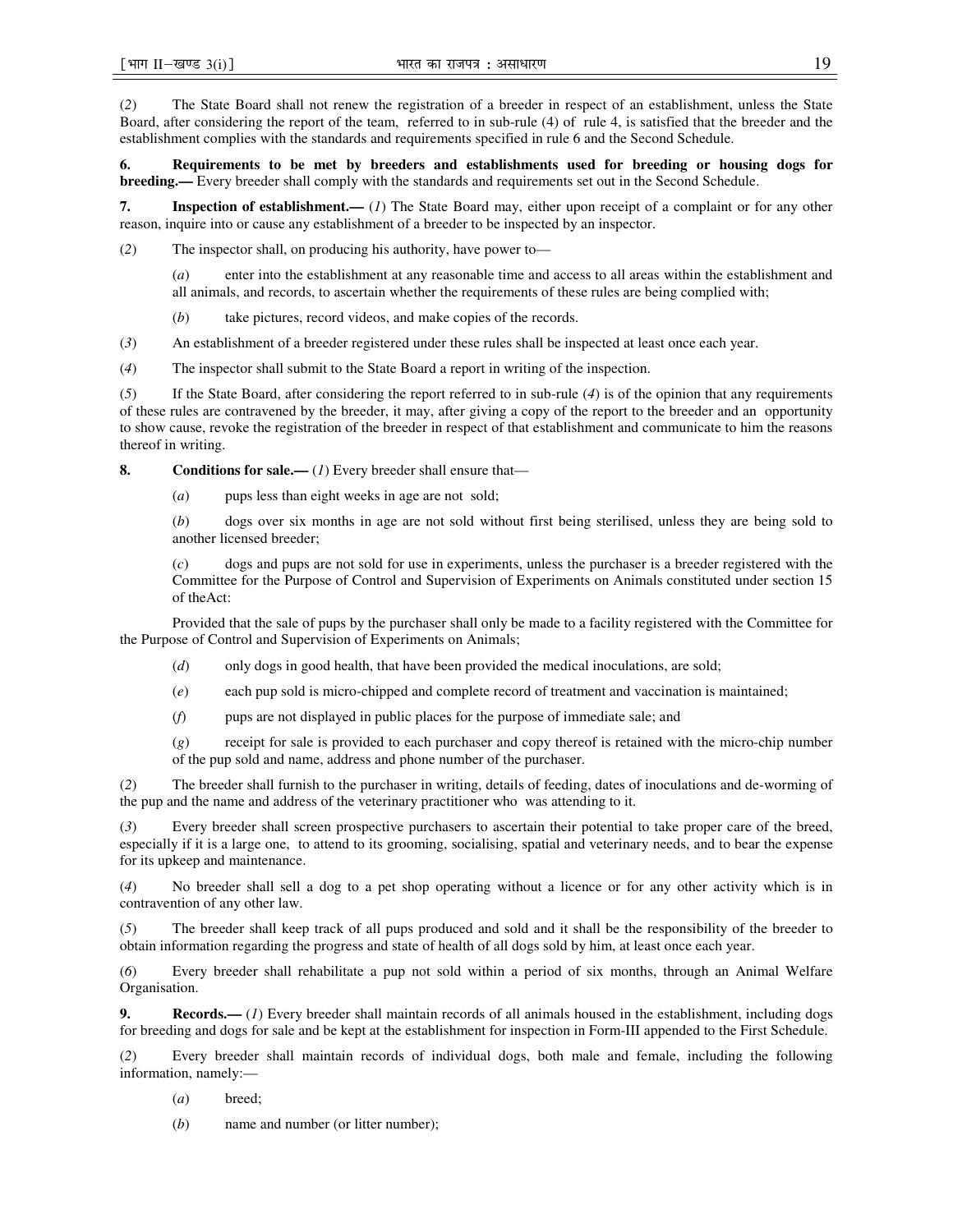| (c)<br>micro-chip number; |  |
|---------------------------|--|
|                           |  |

- (*d*) sex, colour and markings;
- (*e*) date of birth;
- (*f*) names and microchip numbers of sire and dam;
- (*g*) name of breeder from whom acquired (where applicable);
- (*h*) name and address of person from whom directly acquired (where applicable);
- (*i*) date of acquisition;
- (*j*) date and duration of lease, if any;
- (*k*) date and place of mating;
- (*l*) names of persons handling the mating;
- (*m*) name and number of dog, including micro-chip number, with which mated;
- (*n*) name and address of owner (where applicable);
- (*o*) date of whelping;
- (*p*) number of pups whelped, by sex colour and markings;
- (*q*) litter registration number if any;
- (*r*) date of sale, death or rehabilitation of each pup so described;
- (*s*) name and address of purchaser;
- (*t*) cause of death as determined by a veterinary doctor and post mortem report of each dog that dies in the establishment; and
- (u) any other information that is deemed relevant by the Board or the State Board.

(*3*) Every breeder shall use clear and concise contracts to document sales, lease arrangements, spaying or neutering contracts, and any other contract pertaining to the dogs at their establishmentsin Form-IV appended to the First Schedule.

Every breeder shall maintain health and medical records along with separate vaccination record, in Form-V appended to the First Schedule, of each dog, whether male or female, and of every pup in every litter and a copy of the records of any dog or pup that is sold shall be provided to the purchaser.

(*5*) All records maintained by the breeder under these rules shall be kept at least for a period of eight years, unless the State Board directs in writing that the records be maintained for a longer period for the purpose of investigation.

**10. Appeal.—** (*1*) Any breeder aggrieved by the decision of the State Board may, within thirty days of receipt of the decision, prefer an appeal to the Secretary, Animal Husbandry, Department of the State.

(*2*) Secretary, referred to in sub-rule (1), shall, after giving notice to the breeder and the State Board, and giving an opportunity of hearing to the parties, either reject or allow the appeal, for the reasons to be recorded in writing and communicated to the breeder and the State Board.

(3) Once the appeal is heard and rejected, all dogs over six months of age, in the breeding establishment shall be neutered at an Animal Birth Control facility and all pups that are not six months of age shall be given to the Animal Welfare Organisation for adoption, records of which shall be supplied to the State Board.

**11. Reports by breeder.**— (1) Every breeder registered under these rules shall —

(*a*) submit, at the end of each year, a report to the State Board, consisting of the information as to the total number of animals sold, traded, bartered, brokered, given away, boarded or exhibited during the previous year;

(*b*) provide to the State Board, such other information as may be required by the State Board, from time to time; and

(2) The State Board shall send a consolidated report at the end of each year to the Board consisting of the information as to the total number of animals sold, traded, bartered, brokered, given away, boarded or exhibited during the previous year and any such other information as may be required by the Board, from time to time.

**12. Effect of death of breeder registered under these rules.—** In the case a breeder registered under these rules, dies before the expiry of the period of registration, the registration in respect of the establishment shall be deemed to have been granted to his legal heirs in respect of that establishment and shall remain in force until the end of a period of three months from the date of death of the breeder and thereafter a fresh application for registration of the breeder in respect of that establishment shall be made in accordance with these rules for continuing the establishment.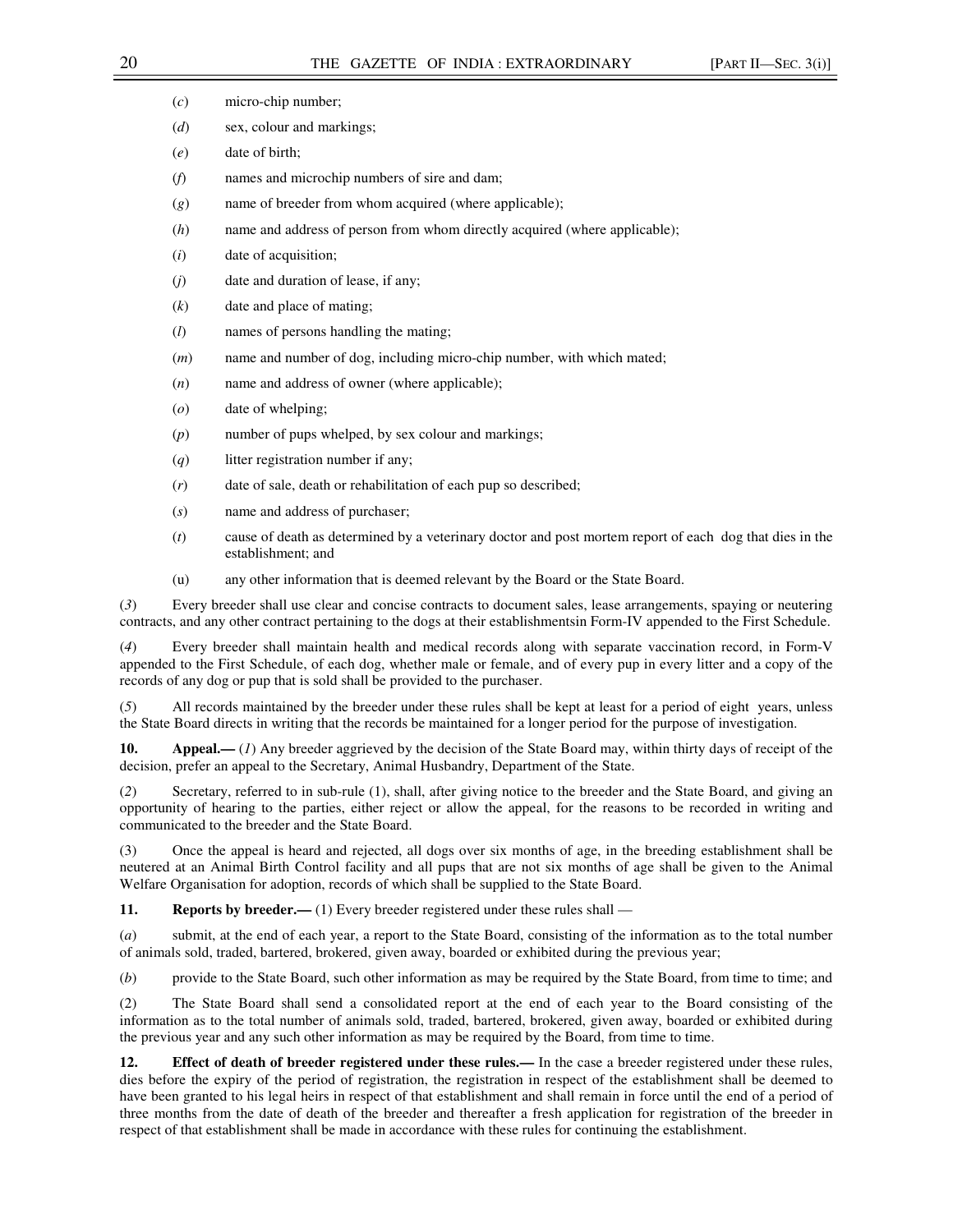**13. No licence without registration.—** No establishment being used or intended to be used for breeding or housing dogs for breeding shall be granted any licence by the local authority, unless the breeder has obtained a certificate of registration from the State Board in accordance with these rules.

### **THE FIRST SCHEDULE**

[*See rules 4(2) and 5(1)*]

### **FORM-I**

#### **APPLICATION FOR REGISTRATION OF BREEDER IN RESPECT OF AN ESTABLISHMENT**

To

The State Animal Welfare Board

------------------------

------------------------ (name of the State)

Subject: Application for registration of breeder in respect of an establishment

Sir,

| --------------------------------- |  | ----------------, do hereby apply for a registration as breeder in respect of the establishment --- |
|-----------------------------------|--|-----------------------------------------------------------------------------------------------------|
|                                   |  |                                                                                                     |

- (1) Name and address of the applicant (breeder):
- (2) Name and address of the establishment:
- (3) Telephone number:
- (4) Details of accommodation and infrastructure available at proposed establishment:
- (5) Working hours and rest day, i.e. day on which establishment shall remain closed:
- (6) Ventilation arrangement:
- (7) Lighting arrangement:
- (8) Heating or cooling arrangement, and manner in which comfortable temperature will be maintained for all pet animals:
- (9) Arrangements for food storage:
- (10) Cleanliness, how proposed to be maintained, and arrangements for removal of animal excreta and waste:
- (11) Arrangement for disposal of animals that die:
- (12) Arrangement for medical and veterinary support:
- (13) Details of dogs proposed to be bred in the establishment:
	- (a) Breeds and number of dogs of each breed.
	- (b) Age of each of dog.
	- (c) Accommodation and number and size of cages and enclosures.
- (14) Qualification and experience of the applicant (breeder) in respect of breeding activities:
- (15) Details of cheque or demand draft number for payment of fee: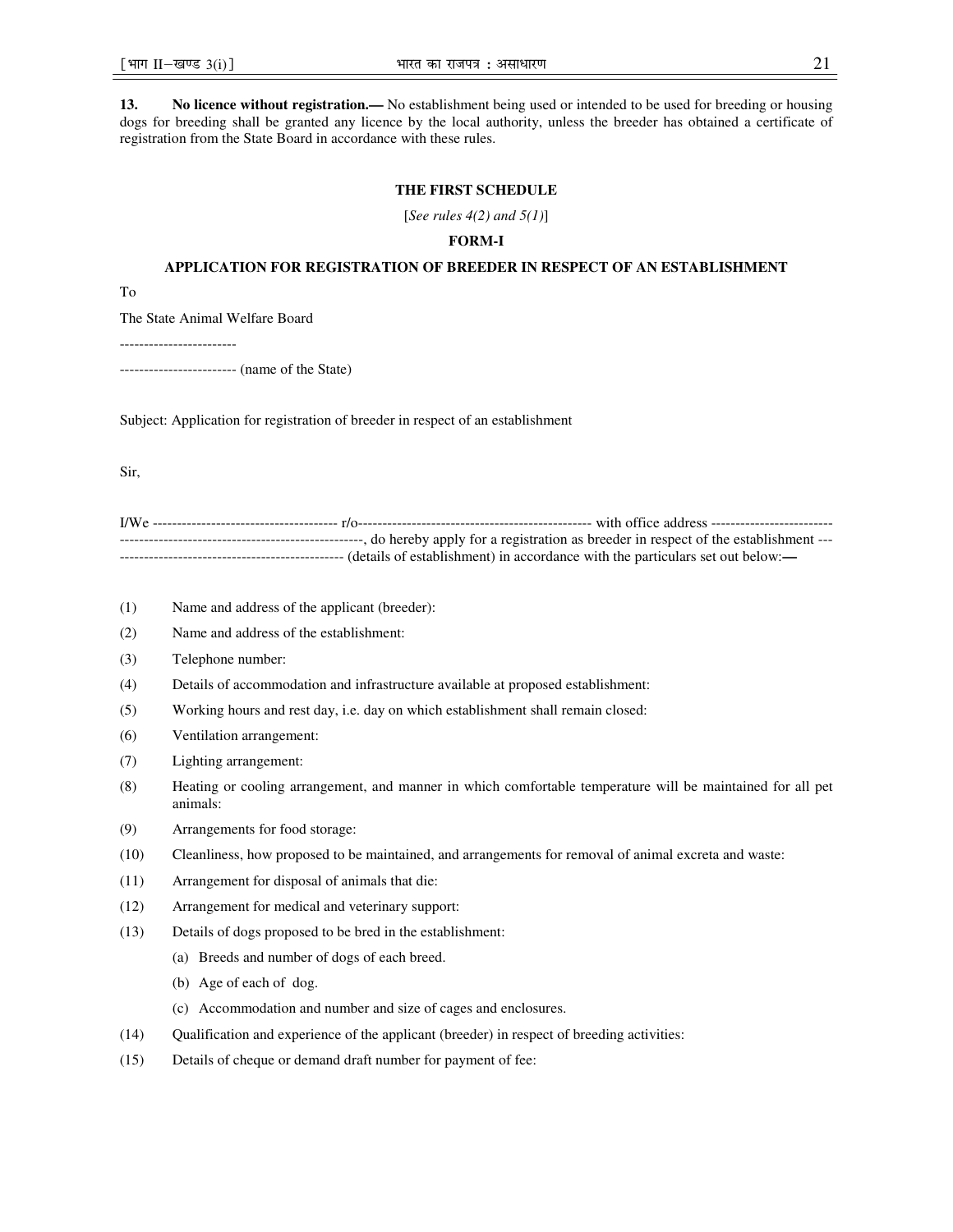### **ADDITIONAL DETAILS IN CASE OF RENEWAL OF REGISTRATION**

(16) Details of dogs acquired and mated:

| Sl.<br>No. | $\log$ 's<br>number | micro-chip | of 1<br>Date<br>acquisition | Date<br>mating | of | Mated with<br>(micro-chip)<br>number<br>of mate) | Pups born (micro-<br>chip numbers) |
|------------|---------------------|------------|-----------------------------|----------------|----|--------------------------------------------------|------------------------------------|
|            |                     |            |                             |                |    |                                                  |                                    |

- (17) Number of dogs and pups died with reasons of death, post mortem report and micro-chip number:
- (18) Details of dogs/pups sold:

| Sl.<br>No. | $\log/\text{pup}$ sold (micro-chip $\log/\text{Age}$<br>number) | dog/pup | of Date of sale | Sale price | Name,<br>telephone number<br>purchaser | address | and<br>- of |
|------------|-----------------------------------------------------------------|---------|-----------------|------------|----------------------------------------|---------|-------------|
|            |                                                                 |         |                 |            |                                        |         |             |

(19) Number of pups unsold and manner of their rehabilitation:

I/We do hereby declare that the information provided by us is accurate and true.

Date:

Place: Signature of Applicant

# **\_\_\_\_\_\_\_\_\_\_\_\_\_\_\_\_\_\_\_ Form II**

#### [See rule  $4(6)$ ]

#### **Certificate of Registration of Dog Breeding Centre**

- 1. This Certificate of Registration is granted to ............................................................... (Name and address of applicant) to establish a Dog Breeding Centre as prescribed in Prevention of Cruelty to Animals (Dog Breeding and Marketing) Rules, 2017.
- 2. The location of the Breeding Centre is at .................................................
- 3. The owner of Dog Breeding Centre is permitted to deal with the following dog breeds ...........................................................
- 4. The owner of Dog Breeding Centre shall abide by provisions of the Prevention of Cruelty to Animals Act, 1960 (59 of 1960) and the rules and notifications issued thereunder.
- 5. The owner of Dog Breeding Centre shall submit every year an annual report in compliance with clause (a) of rule 11 of the aforesaid rules for the year ending  $31<sup>st</sup>$  December to reach the undersigned before  $31<sup>st</sup>$  January of the succeeding year.
- 6. The Certificate of Registration shall be displayed prominently in the Shop.
- 7. The Certificate of Registration is non-transferable
- 8. The Certificate of Registration is valid up to ...................................... and renewal application should be submitted thirty days prior to the expiry date

Signature and Seal of

Date:

the State Animal Welfare Board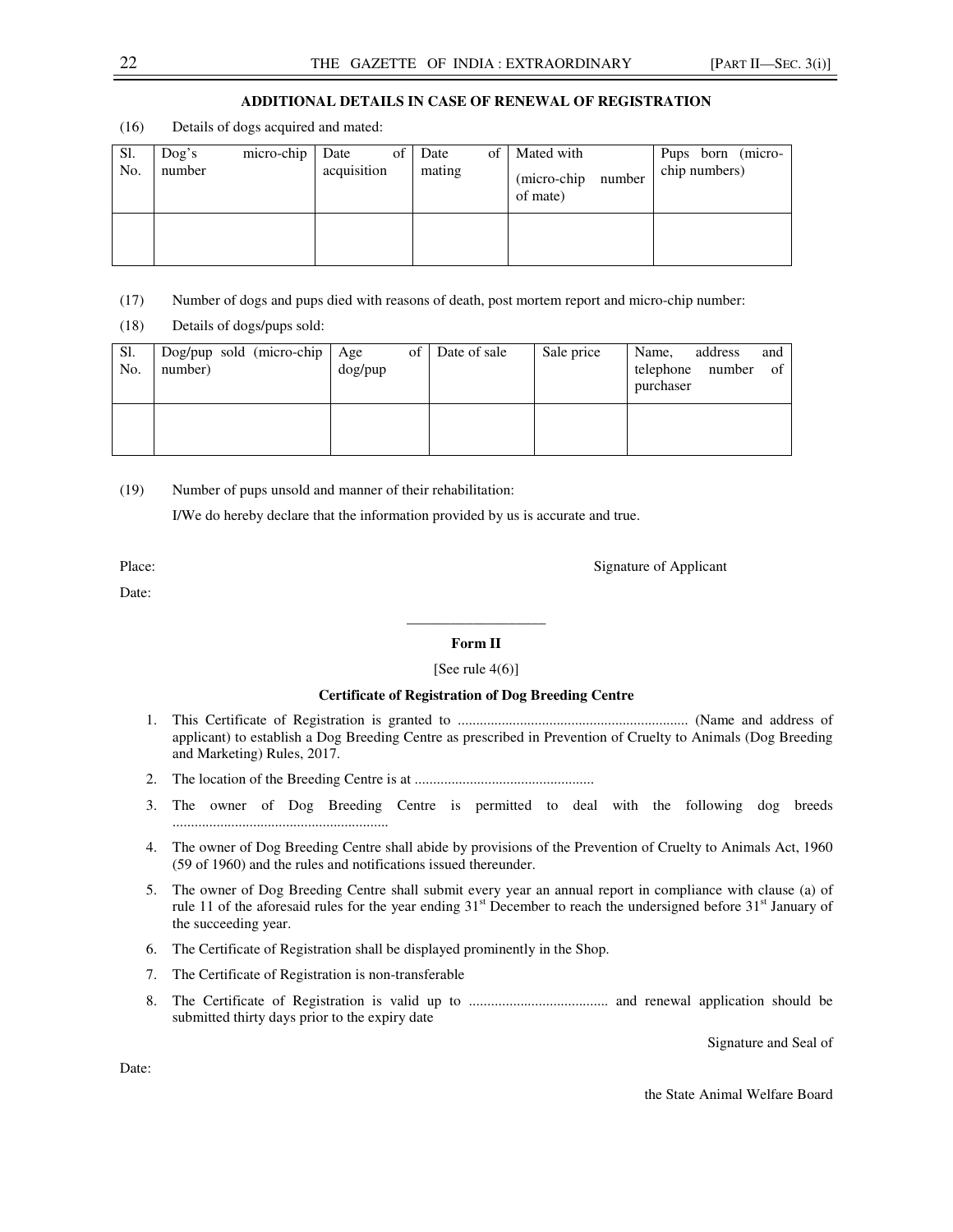### **Form III**

# **[See rule 9(1)]**

# **Register of Breeders and Suppliers of Dogs/Pups**

| S1.<br>No. | Name and address of Breeder/Supplier | Contact Number and e-mail | Date of Transaction |
|------------|--------------------------------------|---------------------------|---------------------|
|            |                                      |                           |                     |

| Description of Dog breed | Age of animal | Vaccination details | Dog breeds at<br>establishment |
|--------------------------|---------------|---------------------|--------------------------------|
|                          |               |                     |                                |

| Micro-chip number of the dog breed | Remarks |
|------------------------------------|---------|
|                                    | 10      |

# **Form IV**

# **[See rule 9(3)]**

# **Register of Sale of Dogs/Pups**

| ЭI.<br>No. | Name and address of Purchaser | Contact Number | Sale amount |
|------------|-------------------------------|----------------|-------------|
|            |                               |                |             |

| Type of Dog Sold            |        |                      |            |     | Remarks     |  |
|-----------------------------|--------|----------------------|------------|-----|-------------|--|
| Category Or<br><b>Breed</b> | Colour | Micro-chip<br>number | <b>Sex</b> | Age | Vaccination |  |
|                             |        |                      |            |     | 10          |  |

# **Form V**

# **[See rule 9(4)]**

# **Register of health and medical records of Dogs/Pups**

| Sl No. | Date on which animal was vaccinated | Sex of animal | Age of animal |
|--------|-------------------------------------|---------------|---------------|
|        |                                     |               |               |

| Details of litter, if<br>any | Date of Sale or<br>Disposal otherwise | Medical attention<br>provided | In case of death, how<br>the animal was<br>disposed | Remarks |
|------------------------------|---------------------------------------|-------------------------------|-----------------------------------------------------|---------|
|                              |                                       |                               |                                                     |         |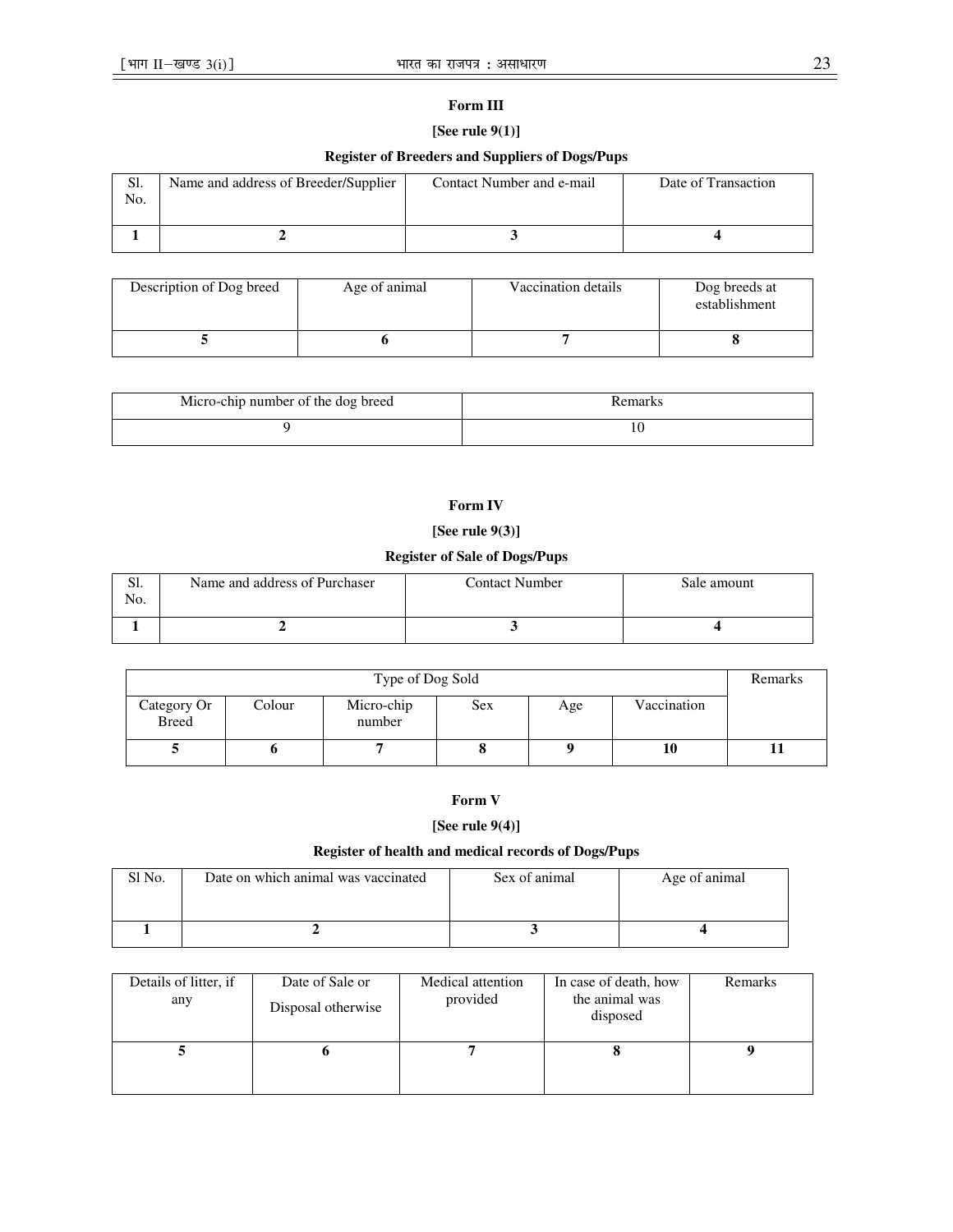### **THE SECOND SCHEDULE**

[*See rules 5(2) and 6*]

### **PART I**

### **FACILITIES TO BE PROVIDED BY BREEDER IN AN ESTABLISHMENT**

**1. Suitable kennels or accommodation.—** The dogs shall at all times be kept in kennels or accommodation suitable in all respects, in terms of construction, size, number of dogs, exercising facilities, proper temperature, lighting, ventilation and cleanliness.

**2.** Adequate housing.— (*1*) Adequate housing with the provision of a sanitary facility, protection from the extremes of weather conditions, proper ventilation and appropriate space shall be provided.

(*2*) All housing shall be made of impervious materials that can be sanitised and wood shall not be allowed for this purpose.

**3. Indoor housing facility.—** The indoor housing facility at the establishment with environmental controls, housing or intended to house dogs and meeting the following requirements shall be provided, namely:—

(*i*) it may consist of runs or pens totally enclosed in a barn or building, or of connecting inside or outside runs or pens within a totally enclosed building;

(*ii*) it should be capable of controlling the temperature within the building or structure within the limits set forth for that species and age of animal, of maintaining humidity levels, and of rapidly eliminating odors from within the building;

(*iii*) it shall have an impervious floor; impervious surface means a surface that does not permit the absorption of fluids;

(*iv*) it shall be an enclosure created by the continuous connection of a roof, floor and walls; and

(*v*) it shall have at least one door for entry and exit that can be opened and closed and any windows or openings which provide natural light shall be covered with a transparent material such as glass or hard plastic.

**4. Care and upkeep of dogs.—** The dogs shall be supplied with—

(*a*) adequate quantity of wholesome food at suitable intervals of not more than eight hours, and suitable for that species and age and enough to maintain a reasonable level of nutrition in each animal and served in a safe receptacle, dish or container;

(*b*) adequate supply of fresh, clean drinking water in a safe receptacle, dish or container and available at all times; and

(*c*) a fenced area for adequate exercise or provision for exercising the dog on a leash exists.

### **PART II**

### **GENERAL REQUIREMENTS TO BE ADHERED TO BY BREEDERS**

**5.** Breeding requirements.— (*1*) The breeder shall be knowledgeable about reproduction, nutrition, wellness and care, early behavioral development, and breeding ethics.

(*2*) Only normal, healthy, mature female dogs that have reached their eighteenth month shall be bred and shall be certified as healthy by a veterinary practitioner at least ten days prior to their being bred.

(*3*) No female dog shall be exploited to produce litters in two consecutive breeding seasons.

(*4*) Female dogs shall not be used such that they give birth to pups before the end of the period of twelve months beginning with the day on which they last gave birth to pups.

(*5*) Only one litter shall be produced in one year and artificial or unnatural techniques such as artificial insemination and rape stands shall not be used to impregnate dogs.

(*6*) No female dog shall be exploited to give birth to more than five litters of pups during her lifespan.

(*7*) No male dog shall be used for breeding unless he is a healthy, mature dog, and only after he has reached his eighteenth month and shall be certified as healthy by a veterinary practitioner at least ten days prior to his being mated.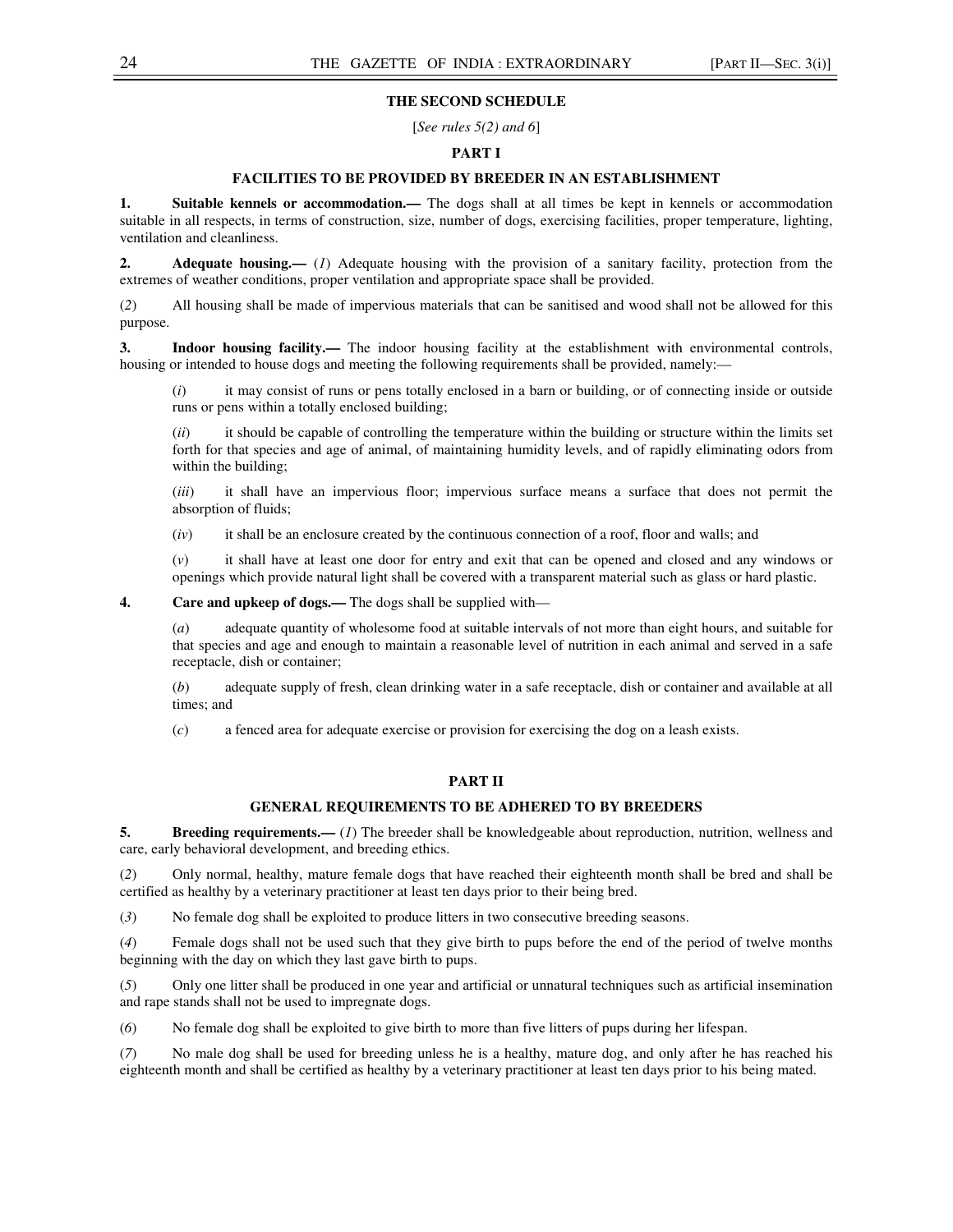**6. Common breeding techniques.—** (*1*) Breeders are known to utilise following four common breeding techniques, namely:—

- (*i*) out breeding;
- (*ii*) line breeding;
- (*iii*) in breeding; and
- (*iv*) incest breeding.

(*2*) Notwithstanding anything in sub-paragraph (*1*), the following two breeding techniques are permitted and accepted under these rules, namely:—

(*i*) out breeding— the mating of dogs, which are not at all related to one another; and

(*ii*) line breeding— mating between dogs that are marginally related to each other and in this case dogs are chosen for their special attributes to obtain certain types.

(*3*) The following two mating techniques are not permitted and are prohibited under these rules, namely:—

(*i*) in breeding— mating between dogs that are related, which means that at least one ancestor of either is present on the side of both sire and dam and in breeding is breeding between relatives of the 2nd to 4th grade in straight or side line within the first four generations e.g. uncle to niece, nephew to aunt, cousin to cousin, grandparents to grandchildren;

(*ii*) incest breeding— mating between parents and children or between brother and sister, i.e. 1st grade relatives and incest breeding as well as continued inbreeding and line breeding is risky, since it increases the danger of hereditary diseases.

(*4*) Female dogs shall not be mated after the age of eight years.

(*5*) Every breeder shall furnish the proof of age of their breeding female dogs certified by a veterinary practitioner.

(*6*) Every breeder shall keep a full record of the litter that the male dog or female dog has previously produced and other relevant details of the litter.

(*7*) Every breeding female dog shall be up-to-date with their vaccination boosters and de-worming prior to mating.

(*8*) There shall be no tail docking, ear cropping de-barking, de-clawing, branding, dyeing, injecting substances to enhance visual appeal, performing a surgery or procedure to camouflage or hide any defect or infirmity or any other kind of mutilation of any body part of the pup and any change of appearance by artificial means is strictly forbidden.

(9) Breeding to create new breeds of dogs or unusual looks shall be strictly prohibited.

#### **PART III**

### **HEALTH RELATED REQUIREMENTS**

**7. Health related requirements.—** Every dog shall be kept in a clean, healthy and safe environment and be provided with all socialisation opportunities, vaccinations, and de-worming necessary to provide maximum mental and physical well-being.

**8.** Veterinary care.— (1) Every breeder shall have the services of a consultant veterinary practitioner available to attend to emergency medical requirements and records of his visits shall be maintained in writing.

(*2*) The consultant veterinary practitioner shall visit the establishment periodically, at regular intervals and medical examination of each dog at the establishment shall be conducted at least once every month and a record of the same shall be maintained by the breeder.

(*3*) Individual health records shall be maintained of all animals above the age of eight weeks, or that have been weaned, or that have been treated with a medical procedure, whichever occurs first.

(*4*) Litter health records may be kept on litters when litter-mates are treated with the same medication or procedure and health records (or a copy) shall accompany all animals upon transfer of ownership.

(*5*) Every breeder shall ensure that frequent observation of all dogs to assess their health and well-being is performed by a veterinary practitioner or by a para vet if a mechanism of direct and frequent communication is established so that timely and accurate information on problems of animal health, behavior and well-being is conveyed to the consultant veterinary practitioner.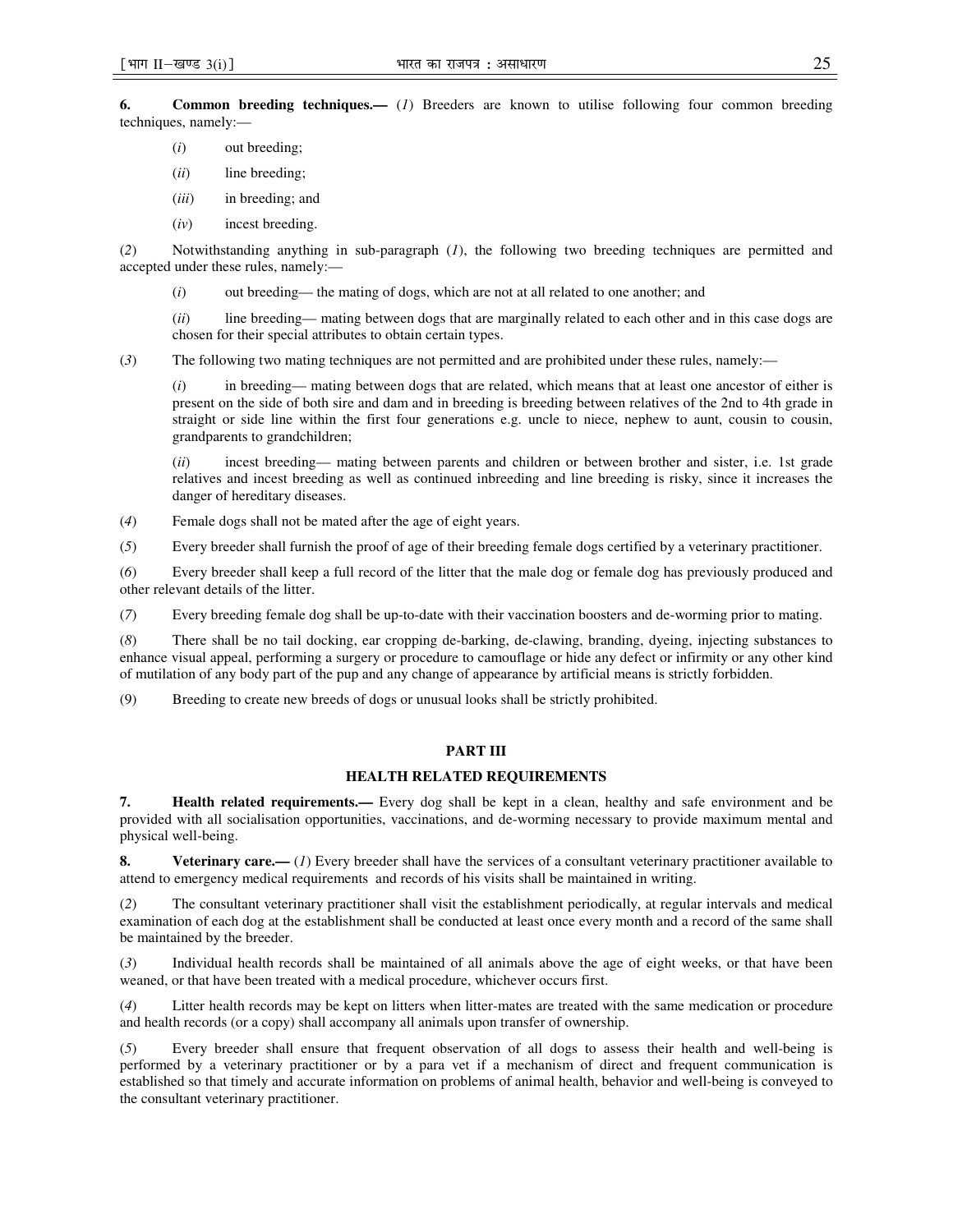(*6*) Adequate training and guidance to personnel involved in the care of animals, including daily observation of animals, is required and the breeder shall employ only such persons who can perform at the level required by these rules.

(*7*) If the veterinary practitioner finds, either during the course of a visit to the establishment, or upon his attention being invited to the same by the State Board, that an animal or group of animals from a breeding kennel are suffering from contagious, communicable or infectious disease or exposure to any disease, a quarantine to that establishment may be issued by the veterinary practitioner until the animals are—

- (*i*) recovered and no longer capable of transmitting the disease; or
- (*ii*) isolated; or
- (*iii*) tested, vaccinated or otherwise treated; or
- (*iv*) humanely euthanised by a veterinary practitioner and properly disposed off.

(*8*) A quarantine issued by the veterinary practitioner shall remain in effect until released in writing by the veterinarian and the information regarding such a quarantine having been issued shall be provided by the veterinary practitioner to the State Board, in writing.

(*9*) All pups shall be vaccinated which can start at the age of seven-eight weeks, and are usually completed at the age of eighteen weeks.

(*10*) The dogs shall have been tested for genetic defects, including hip dysplasia, progressive retinal atrophy, night blindness, hypothyroidism, entropion, ectropion, overshot, undershot jaw (when incisors do not touch or mesh), wry mouth, two or more missing teeth, unilateral cryptorchid or full cryptorchid males.

**9. Euthanasia.—** Dogs shall not be euthanised just because they can no longer breed or can not be sold and therefore not commercially viable and all euthanasia of mortally wounded or injured animals or incurably sick or terminally ill animals shall be accomplished by a registered veterinary practitioner under Veterinary Council of India or the State Veterinary Council in a manner and through a method approved by the Veterinary Council of India and the records including post mortem report shall be maintained of all animals euthanised, and all carcasses including those that naturally died must be incinerated and shall not be sold.

#### **PART IV**

#### **HOUSING FACILITIES AND MANNER OF HOUSING DOGS**

**10.** Structure and construction.— (*I*) Housing facilities for dogs shall be structurally sound, and be kept in good repair, contain the animals securely and restrict other animals from entering.

(*2*) Areas inside of housing facilities shall be kept neat and free of clutter, including equipment, furniture and stored material, but may contain materials actually used and necessary for cleaning the area, and fixtures or equipment necessary for proper husbandry practices.

(*3*) Housing facilities shall be physically separated from any other business.

(*4*) All surfaces in housing facilities, and all other constructions shall be such as allow them to be readily cleaned and sanitised, or removed or replaced when worn or soiled.

(*5*) There shall be no jagged edges or sharp points that may injure the animals.

(*6*) The ceilings of indoor housing facilities shall be impervious to moisture.

**11. Storage facilities.—** (*1*) Supplies of food and bedding shall be stored outside the animal area and in a manner that protects the supplies from spoilage.

(*2*) The supplies shall be stored off the floor and away from the walls, to allow cleaning underneath and around any supplies.

(*3*) Foods requiring refrigeration must be stored accordingly, and all food be stored in a manner that prevents contamination and deterioration of its nutritive value.

(*4*) All open supplies of food and bedding must be kept in leak-proof containers with tightly fitting lids to prevent contamination and spoilage and only food and bedding that is currently being used may be kept in the animal areas.

**12. Cleaning.**— (*1*) Hard surfaces with which the dogs come in contact shall be spot-cleaned daily and sanitised.

(*2*) There shall be no accumulation of excreta, and floors made of sand, gravel, grass or other similar material shall be raked or spot-cleaned with sufficient frequency to ensure all animals the freedom to avoid contact with excreta.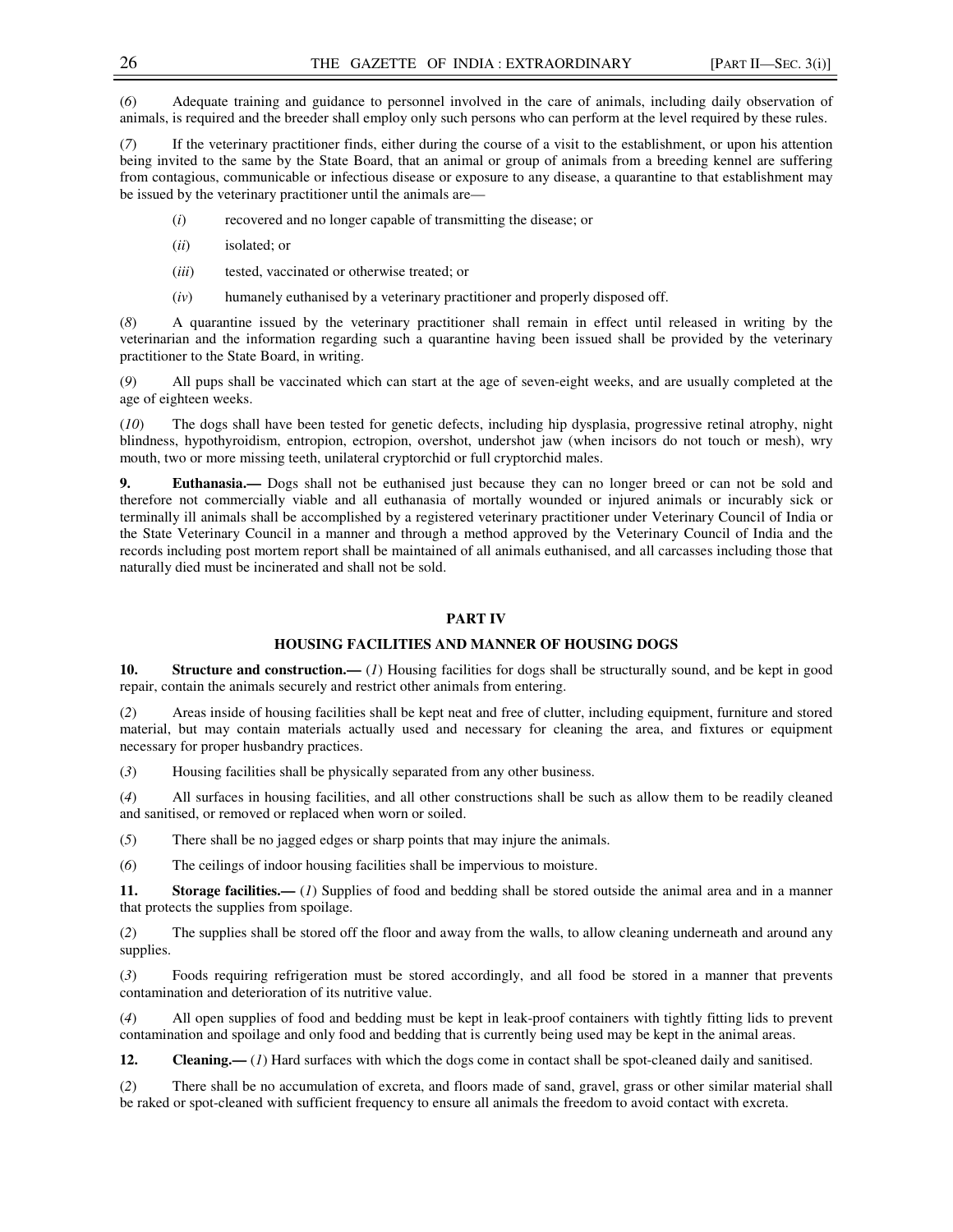**13. Drainage and waste disposal.—** (*1*) Regular waste disposal, removal and disposal of animal and food waste, discarded bedding, debris, garbage, water, other fluids and wastes, shall be provided for.

(*2*) Housing facilities shall be equipped with disposal facilities and drainage systems that ensure rapid elimination of animal waste and water and if closed drainage systems are used they shall be equipped with traps that prevent the backflow of gases sewage onto the floor.

(*3*) Standing puddles of water in animal enclosures and adjacent areas shall be drained or mopped up so that the animals stay dry.

(*4*) Trash containers in housing facilities, food storage and food preparation areas shall be leak-proof and possessed of tightly fitted lids at all times.

14. Water and electricity.— The housing facility shall have reliable and adequate electricity supply including a backup provision in case of outage, and adequate potable running water for the animals' drinking needs, for cleaning, and for carrying out other husbandry requirements.

**15. Ambient and comfortable temperature.**— (*1*) The temperature within indoor housing facilities for animals shall be ambient and comfortable, depending on the breeds of dogs that are housed insides.

(*2*) The temperature shall be such as provides for their health and well-being.

**16.** Ventilation.— (*1*) Adequate ventilation at indoor housing facilities containing dogs shall be ensured by means of windows, doors, vents or air conditioning.

(*2*) The air shall be circulated by fans, blowers or air conditioning so as to minimise drafts, odors and moisture condensation.

**17. Lighting.—** (*1*) Indoor housing facilities for animals shall be well-lit enough to permit routine inspection, cleaning of the facility and observation of the animals.

(*2*) Primary enclosures shall be placed so as to protect the animals from excessive light.

**18.** Chemicals.— (*1*) Chemicals used for normal husbandry practices, cleaning, disinfecting, and the like, that may be toxic to the animals shall not be stored in food storage or food preparation areas, but may be stored in adjacent rooms or in secure cabinets in the animal areas.

(*2*) All chemicals shall be clearly labeled.

**19. Medicine.—** (*1*) All medication shall be stored in clean, dust restricting cabinets with well-fitting doors or other suitable containers with well-fitting lids.

(*2*) All medication shall be clearly marked, or labeled.

(*3*) Manufactures' labels, including expiration date, shall not be removed or defaced.

(*4*) Medication such as dips, and rinses and those marked for external use only may be stored in the same cabinet but shall be physically separated from other medication.

**20. Fire detection and extinguishers.—** All indoor housing facilities and the indoor portion of sheltered housing facilities shall be equipped with properly maintained smoke or heat detection devices and extinguishers.

**21.** Outdoor housing facilities.—*(1)* The following categories of dogs shall not be kept in outdoor facilities, unless that practice is specifically approved by the attending veterinary practitioner in writing:—

(*i*) dogs that are not accustomed to the temperatures prevalent in the area or region in question;

(*ii*) dog breeds that cannot tolerate the temperatures prevalent in the area or region in question, such as long-haired breeds in high temperature locations; and

(*iii*) sick, infirm, aged or young animals.

(*2*) Outdoor facilities for dogs shall include one or more structures with roofs, i.e., one or more shelters that are accessible to each animal in each outdoor facility, and that are large enough to allow each animal within the structure to sit, stand and lie down in a normal manner, and to turn about freely and in addition, one or more separate outside areas of shade shall be provided, large enough to contain all the animals at once and protect them from the direct rays of the sun.

(*3*) Shelters in outdoor facilities for animals shall contain a roof, four sides and a floor, and shall—

(*i*) provide the animals with adequate protection and shelter from heat and cold; and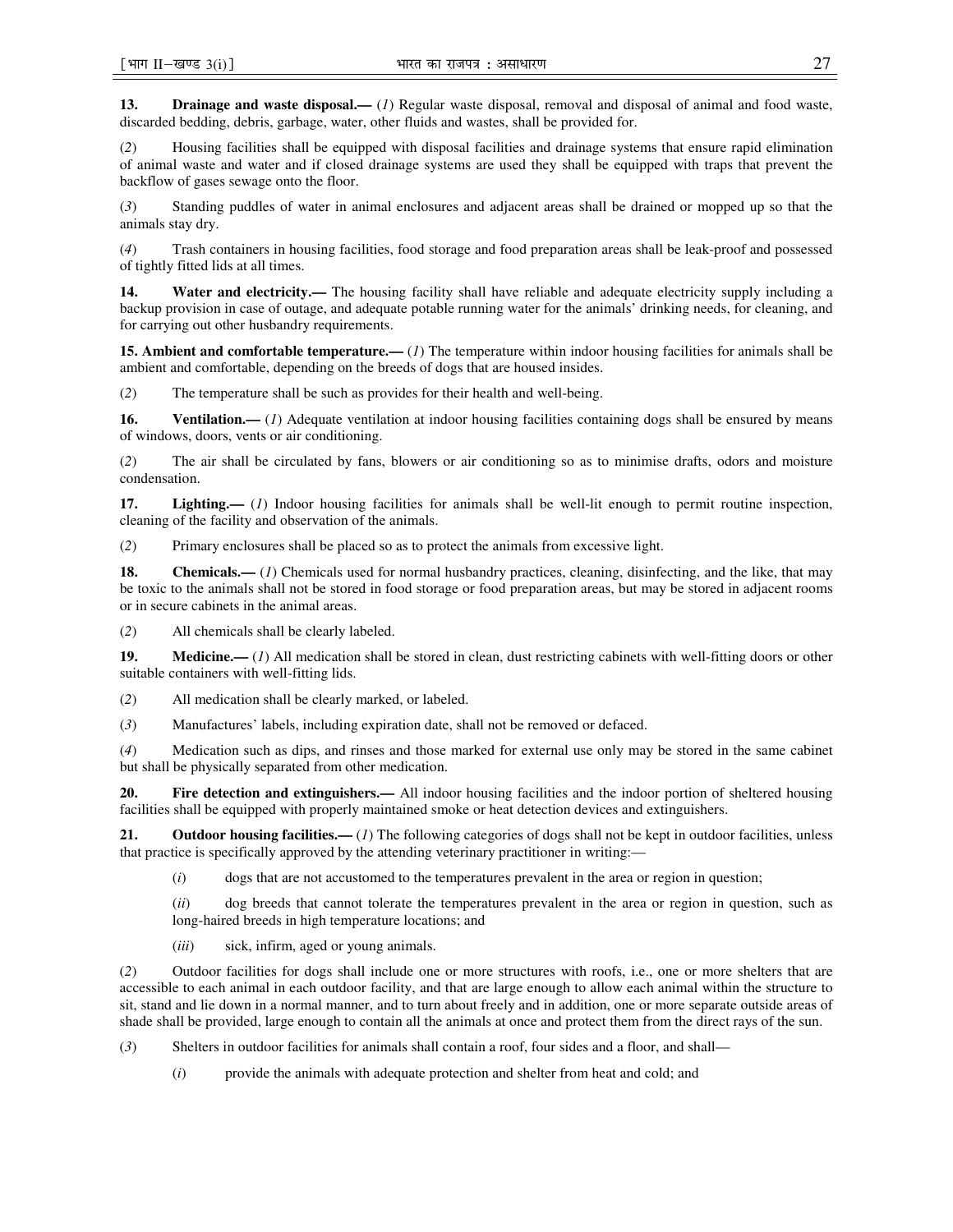(*ii*) provide the animals with protection from the direct rays of the sun and the direct effect of wind, rain, snow or other precipitation.

(*4*) Primary enclosures for animals shall meet the following minimum requirements:—

- (*a*) primary enclosures shall be constructed of suitable material and shall be structurally sound;
- (*b*) they shall be kept in good repair;
- (*c*) they shall have no sharp points or edges that can injure the animals;
- (*d*) they shall be such as contain the animals securely, and keep other animals from entering the enclosure;

(*e*) enable the animals to remain dry and clean;

(*f*) provide shelter and protection from extreme temperatures and weather conditions that may be uncomfortable for or hazardous to the animals;

(*g*) provide sufficient shade to shelter all the animals housed in the primary enclosure at one time;

(*h*) provide all the animals with easy and convenient access to clean food and water;

(*i*) enable all surfaces that come in contact with the animals to be readily cleaned and sanitised, or replaced when worn or soiled;

(*j*) have floors that are constructed in a manner that protects the animal's feet and legs from injury; and

(*k*) provide sufficient space to allow each animal to turn about freely, to stand, sit and lie down in a comfortable, normal position, and to walk in a normal manner.

(*5*) Each dog housed in a primary enclosure (including weaned pups) shall be provided a minimum amount of floor space, calculated as follows:—

(*a*) length of the enclosure: four times the length of the dog, measured from the tip of its nose to the base of its tail; and

(*b*) breadth of the enclosure: two times the length of the dog, measured from the tip of its nose to the base of its tail.

(*6*) Each female dog with nursing pups shall be provided with an additional amount of floor space, based on her breed and behavioral characteristics, and in accordance with generally accepted husbandry practices as determined by the attending veterinarian.

(*7*) The interior height of a primary enclosure shall be at least six inches higher than the head of the tallest dog in the enclosure when it is in a normal standing position.

(*8*) Cages or crates used to contain animals for short periods of time shall be large enough to permit the animal to stand, sit, lie and turn around in a normal manner.

(*9*) Dogs shall not be caged except at night when the caregiver retires, or when necessary for medical reasons.

**22. Dogs on tethers.**— (*1*) Dogs may be kept on tethers only in outside housing facilities that meet the requirements of these rules, and only when the tether meets the requirements of this paragraph.

(*2*) The tether shall be attached to the front of the dog's shelter structure or to a post in front of the shelter structure and shall be at least three times the length of the dog, as measured from the tip of its nose to the base of its tail.

(*3*) The tether shall allow the dog convenient access to the shelter structure, and to food and water containers.

(*4*) The tether shall be of the type and strength commonly used for the size of dog involved, and shall be attached to the dog by a well-fitted collar that does not cause trauma or injury to the dog.

(*5*) Collars made of materials such as wire, flat chains, or chains with sharp edges, or chains with rusty or nonuniform links, are prohibited.

(*6*) The tether shall be attached such that the dog is not in danger of becoming entangled with other objects or coming into physical contact with other dogs in the outside housing facility, and such that the dog is able to roam to the full range of the tether.

(*7*) A perimeter fence that is of sufficient height to keep unwanted animals out shall enclose the dog housing area where dogs are on tethers.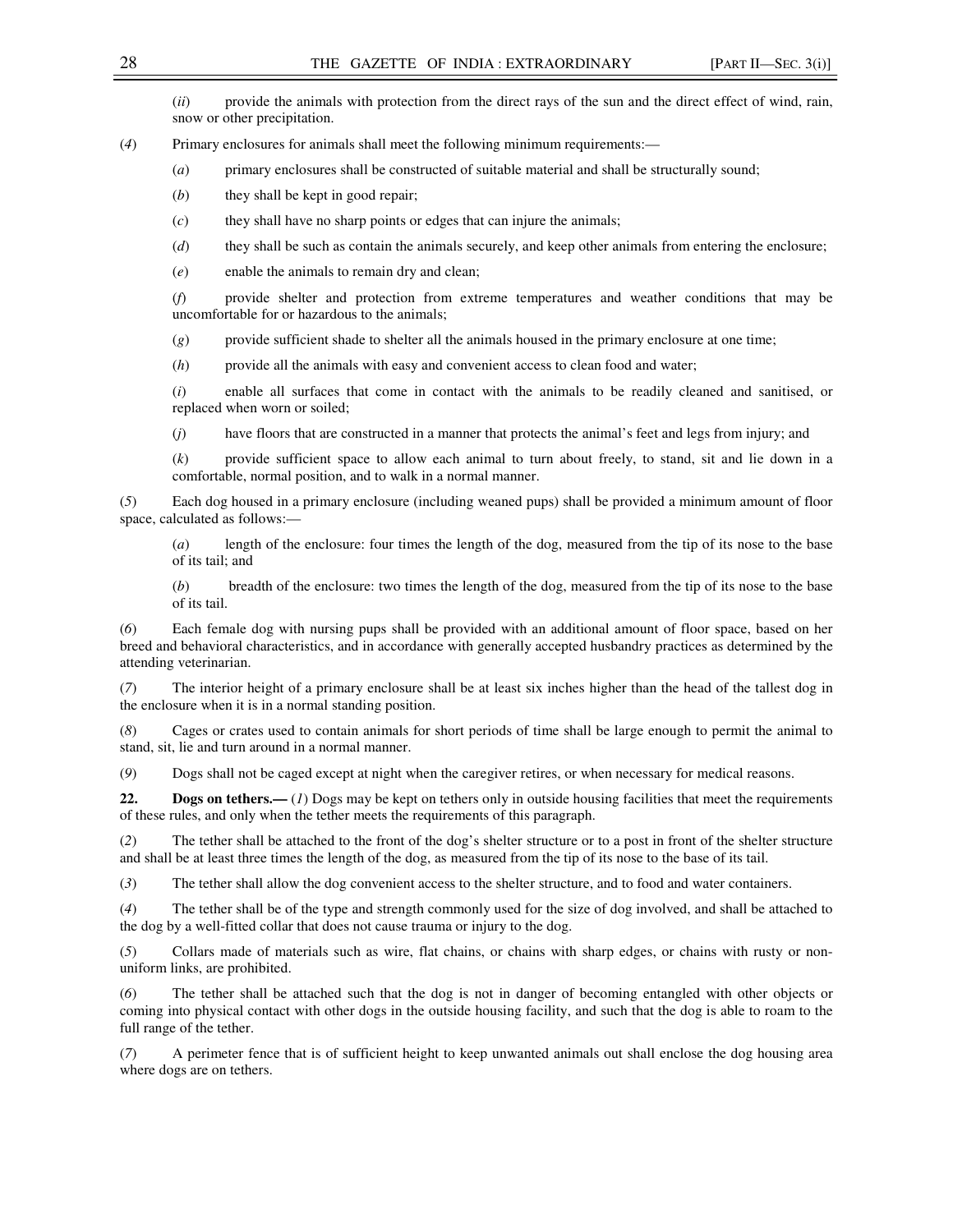(*8*) The fence shall be constructed such that it protects the dogs by preventing other dogs of equal or greater size from going through it or under it, or even above it, and coming into contact with the dogs inside.

**Compatibility.—-**(*I*) All dogs housed in the same primary enclosure shall be compatible, as determined by observation.

(*2*) Not more than twelve adult dogs shall be housed in the same primary enclosure.

(*3*) Female dogs in heat shall not be housed in the same primary enclosure with sexually mature males, except for breeding.

(*4*) Except when maintained in breeding colonies, female dogs with litters shall not be housed in the same primary enclosure with other adult dogs; pups less than four months of age shall not be housed in the same primary enclosure with adult dogs other than their dam or foster dam.

(*5*) Dogs with a vicious or aggressive disposition shall be housed separately from other dogs and sedation shall not be used to control behavior of such dogs.

(*6*) Dogs that have or are suspected of having a contagious disease shall be isolated from healthy animals.

(*7*) When an entire group or room of animals is known to have or believed to be exposed to an infectious or contagious agent, the group may be kept intact during the process of diagnosis, treatment and control.

**24.** Exercise for dogs and socialising.— (*1*) Commercial kennels, commercial breeders, traders, other dealers, and exhibitors shall develop, document and follow an appropriate plan to provide dogs with an opportunity for exercise.

(*2*) The plan shall be approved and signed by the breeder and the attending veterinarian, and include written standard procedures to be followed in providing the opportunity for exercise.

- (*3*) The plan shall also be made available to the State Board upon request.
- (*4*) The plan shall, at a minimum, comply with each of the following:—
	- (*a*) dogs over twelve weeks of age, except female dogs with litters, housed, held or maintained by any animal shelter, boarding kennel, commercial kennel, commercial breeder, trader, other dealer, exhibitor, or other licensee shall be provided the opportunity for exercise regularly; and
	- (*b*) the frequency, method and duration of the opportunity for exercise shall be determined by the consultant veterinary practitioner.

(*5*) The breeders, in developing their plan, shall consider providing positive physical contact with humans that encourages exercise through play or other similar activities and if a dog is housed, held or maintained at a facility without sensory contact with another dog, it shall be provided with positive physical contact with humans at least once daily.

- (*6*) The opportunity for exercise may be provided in a number of ways, including—
	- (*a*) group housing in cages, pens or runs that provide at least one hundred per cent. of the required space for each dog if maintained separately under the minimum floor space requirements of these rules;
	- (*b*) providing access to a run or open area at the frequency and duration prescribed by the attending veterinarian;
	- (*c*) adequate exercise either in a fenced area or on a leash with a person on the other end;
	- (*d*) exercising for at least thirty minutes twice per day;
	- (e) socialising with people at suitable intervals equaling at least three hours per day for adult and five hours per day for pups less than four months of age; and
	- (f) other similar activities.

(*7*) Every establishments shall keep checklists documenting the name of the caretakers who complete these tasks, and the time at which each does so and checklists shall be made available to the State Board during inspections, or when demanded.

(*8*) Every establishment shall ensure that forced exercise methods or devices such as swimming, treadmills or carousel-type devices are resorted to or used:

Provided that if, in the opinion of the veterinary practitioner, it is inappropriate for certain dogs to exercise because of their health, condition or well-being, the breeder may be exempted from meeting the requirements of this paragraph for those specific dogs only.